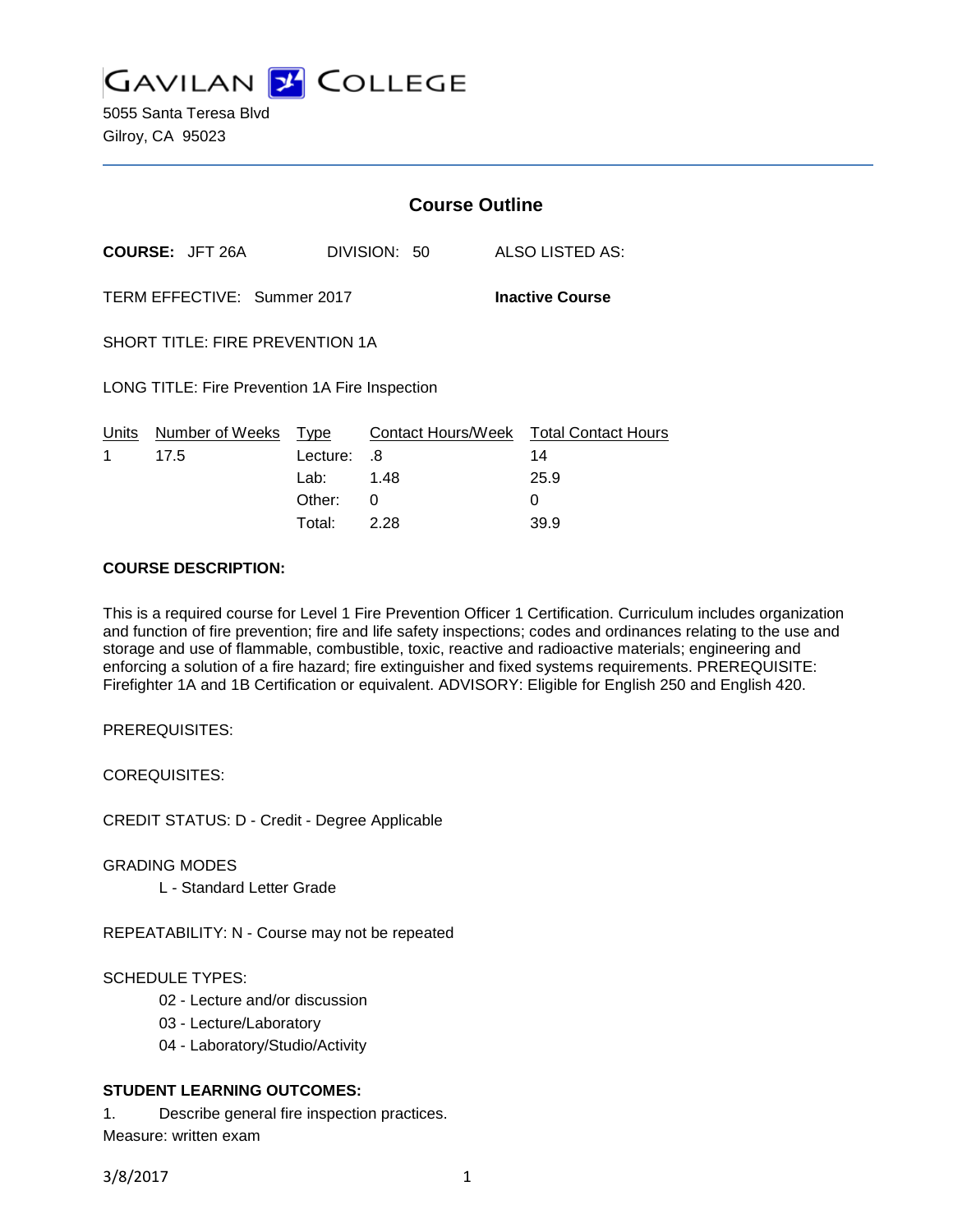## ILO: 2,3

2. Describe the responsibilities of fire prevention personnel.

Measure: written exam

ILO: 2,3

3. Identify the procedures for correcting fire hazards.

Measure: role play

ILO: 2,3

4. Describe the characteristics and common examples of explosives, fireworks, combustible dusts and metals.

Measure: class exercise ILO: 2,3

# CONTENT, STUDENT PERFORMANCE OBJECTIVES, OUT-OF-CLASS ASSIGNMENTS

Inactive Course: 02/27/2017

8 Hours

- I. Orientation and Introduction
- A. Responsibilities of Fire Prevention Personnel
- 1. Legally established responsibilities and empowerment
- 2. Procedures for correcting fire/safety hazards
- 3. Determination of fire cause
- 4. Essential equipment for code enforcement
- B. Organization and Duties of Plant Emergency Brigades
- 1. Transfer practices

STUDENT PERFORMANCE OBJECTIVES (SPO): Identify the properties, hazards and transfer practices for corrosive oxidizers, toxic radioactive and unstable materials.

OUT-OF-CLASS ASSIGNMENTS: Reading Assignment - NFPA Fire Protection Handbook

16 Hours

- II. Classes of Flammable and Combustible Liquids
- A. Flammable Liquids
- 1. Class IA Flammable Liquid
- 2. Class IB Flammable Liquid
- 3. Class IC Flammable Liquid
- B. Combustible Liquids
- 1. Class II Combustible Liquid
- 2. Class III Combustible Liquid
- 3. Class IIIA Combustible Liquid
- 4 Class IIIB Combustible Liquid
- B. Fire hazards
- 1. Acceptable containers
- 2. Storage practices and procedures
- 3. Techniques fire extinguishment
- 4. Regulatory labeling and placarding requirements

SPO: Identify the flashpoints of combustible liquid class IIIB during class assignment.

OUT-OF-CLASS ASSIGNMENTS: Reading assignment - Fire Prevention and Inspection Practices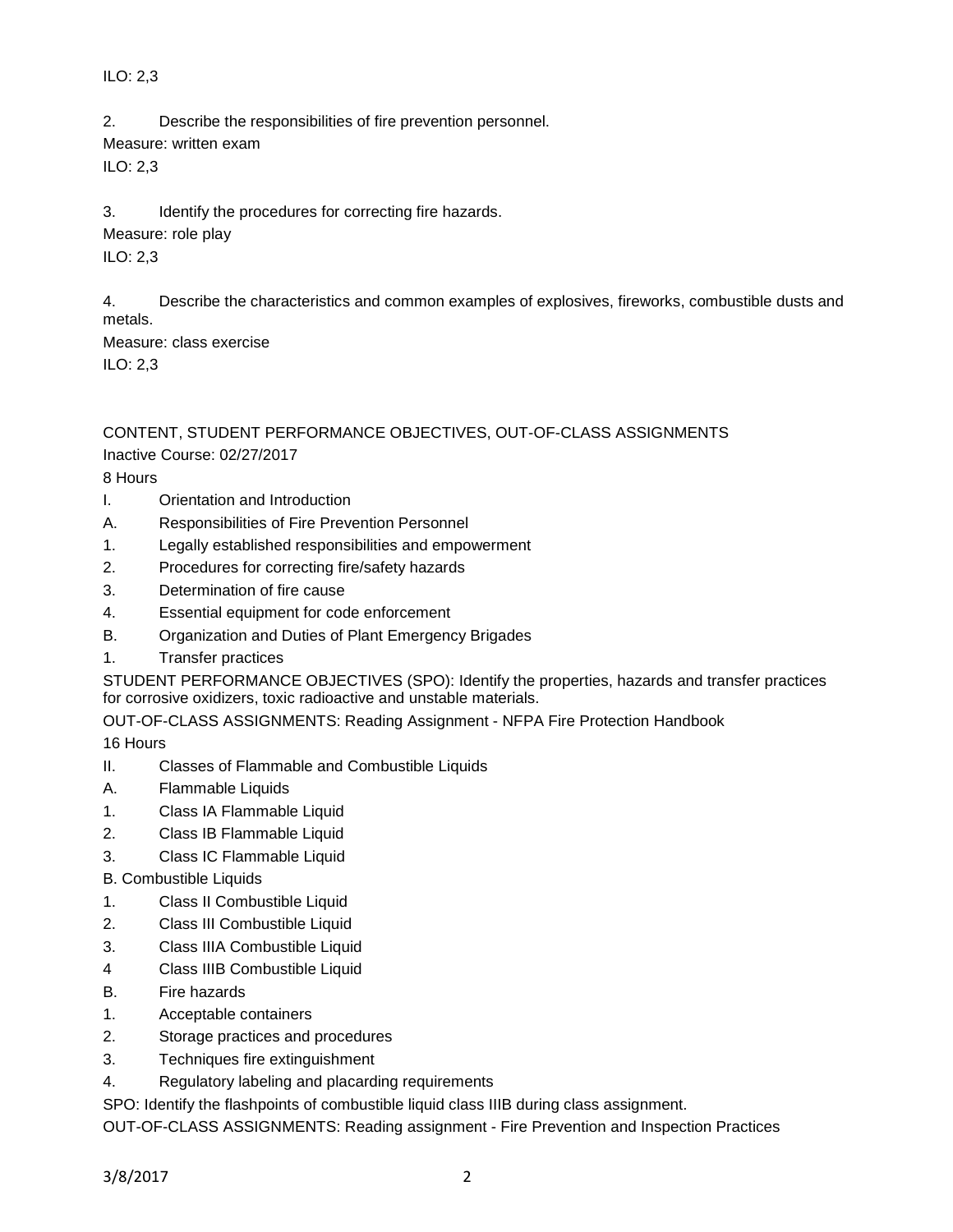## 16 Hours

- III. Compressed and Liquefied Gases and Cryogenics
- A. Physical and chemical characteristics
- 1. Hazards
- 2. Fire extinguishment practices
- 3. Storage practices and procedures
- 4. Regulatory labeling and placarding requirements
- IV. Explosives and Fireworks
- A. Classifications of explosives
- B. Hazards
- 1. Security
- C. Regulatory labeling and placarding requirements
- 1. Storage practices and procedures
- 2. Sources of technical information on explosives and fireworks
- SPO: Describe the use of regulatory labeling and placarding requirements during inspections.

OUT-OF-CLASS ASSIGNMENTS: Reading Assignment

## **METHODS OF INSTRUCTION:**

Lecture, discussion and demonstrations/simulations will serve as the medium of instruction. Audio-visual aids will be utilized as they facilitate meaningful instruction. Regular assignments will be made for out-of-class study and research. Individual guidance will be provided as required.

## **METHODS OF EVALUATION:**

CATEGORY 1 - The types of writing assignments required: Percent range of total grade: 20 % to 35 % Written Homework Reading Reports CATEGORY 2 -The problem-solving assignments required: Percent range of total grade: 20 % to 35 % Homework Problems Lab Reports **Quizzes** 

CATEGORY 3 -The types of skill demonstrations required: Percent range of total grade: 30 % to 50 % Class Performance/s Performance Exams

CATEGORY 4 - The types of objective examinations used in the course: Percent range of total grade: 20 % to 30 % Multiple Choice True/False

## **REPRESENTATIVE TEXTBOOKS:**